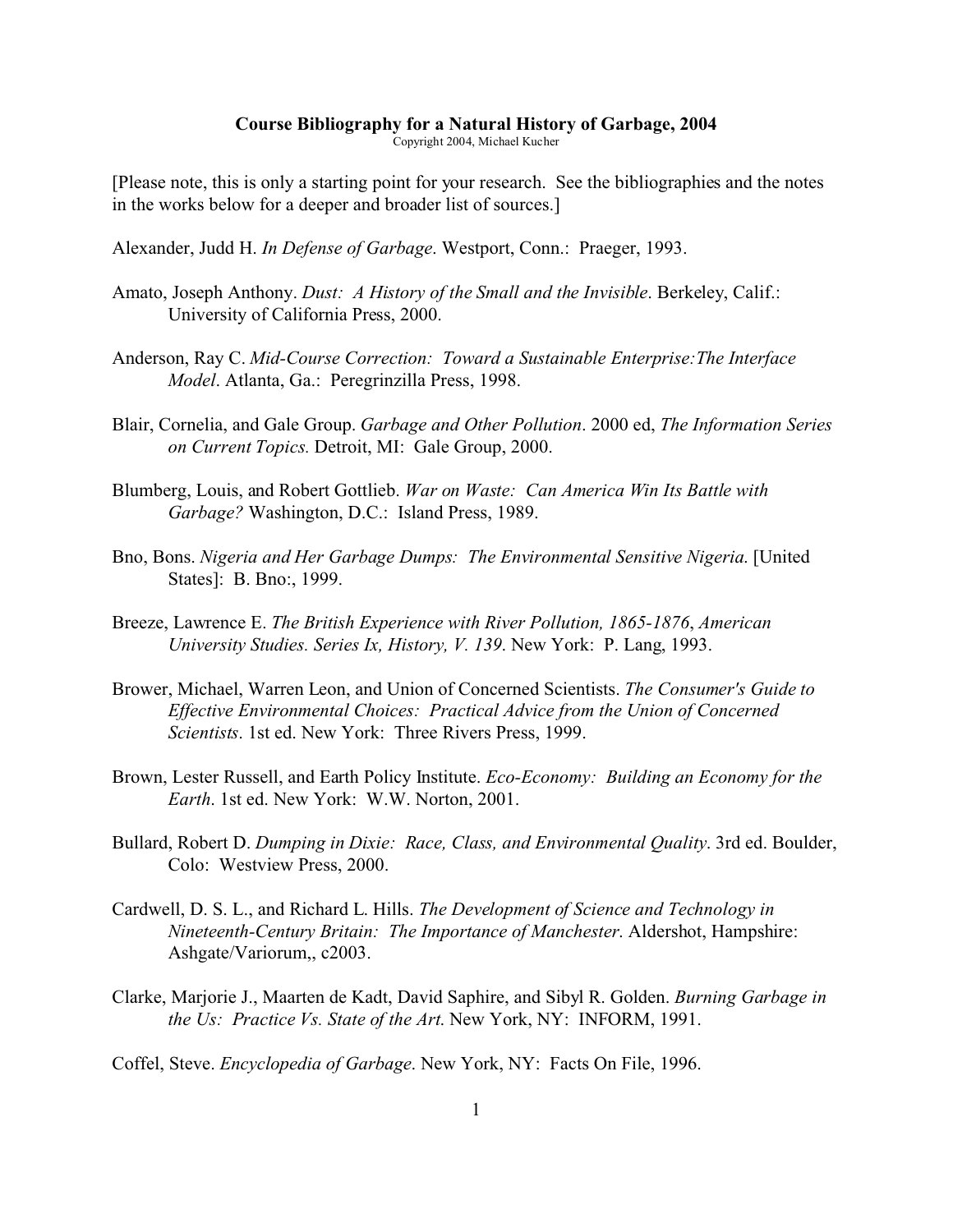- Colten, Craig E., and Peter N. Skinner. *The Road to Love Canal: Managing Industrial Waste before Epa*. 1st ed. Austin: University of Texas Press, 1996.
- *20/20. The Town That Loves Garbage*, 1992.
- Crooks, Harold. *Giants of Garbage: The Rise of the Global Waste Industry and the Politics of Pollution Control*. Toronto Boston, Mass.: J. Lorimer; Distributed in the United States by Formac Distributing, 1993.
- Dâavalos, Marcela. *Basura E Ilustraciâon: La Limpieza De La Ciudad De Mâexico a Fines Del Siglo Xviii*. 1. ed. Mâexico, D.F.: Instituto Nacional de Antropologâia e Historia: Departamento del Distrito Federal, 1997.
- Fishbein, Bette K., and Sharene L. Azimi. *Germany, Garbage, and the Green Dot: Challenging the Throwaway Society*. New York, NY: Inform, 1994.
- Fishbein, Bette K., and Caroline Gelb. *Making Less Garbage: A Planning Guide for Communities*. New York: INFORM, 1992.
- Fullerton, Don, and Thomas C. Kinnaman. *The Economics of Household Garbage and Recycling Behavior*, *New Horizons in Environmental Economics*. Cheltenham, UK; Northampton, MA, USA: E. Elgar Pub., 2002.
- Gay, Kathlyn. *Global Garbage: Exporting Trash and Toxic Waste*. New York: F. Watts, 1992.
- Harrison, Robert Pogue. *The Dominion of the Dead*. Chicago: University of Chicago Press, 2003.
- Hawken, Paul, Amory B. Lovins, and L. Hunter Lovins. *Natural Capitalism: Creating the Next Industrial Revolution*. 1st ed. Boston: Little, Brown and Co., 1999.
- Hill, Donald Routledge. *Studies in Medieval Islamic Technology: From Philo to Al-Jazari, from Alexandria to Diyar Bakr*. Edited by David A. King. Aldershot, England: Ashgate, 1998.
- Inkster, Ian. *Technology and Industrialisation: Historical Case Studies and International Perspectives*. Aldershot: Ashgate, c1998.
- Jacobson, Charles David, Joel A. Tarr, and World Bank. Office of the Vice President Development Economics. *Ownership and Financing of Infrastructure: Historical Perspectives*. Washington, DC: World Bank, Office of the Vice President, Development Economics, 1995.
- James, Colin. *A Study Based on the Clerk's Report Book of the Swansea Local Board of Health,*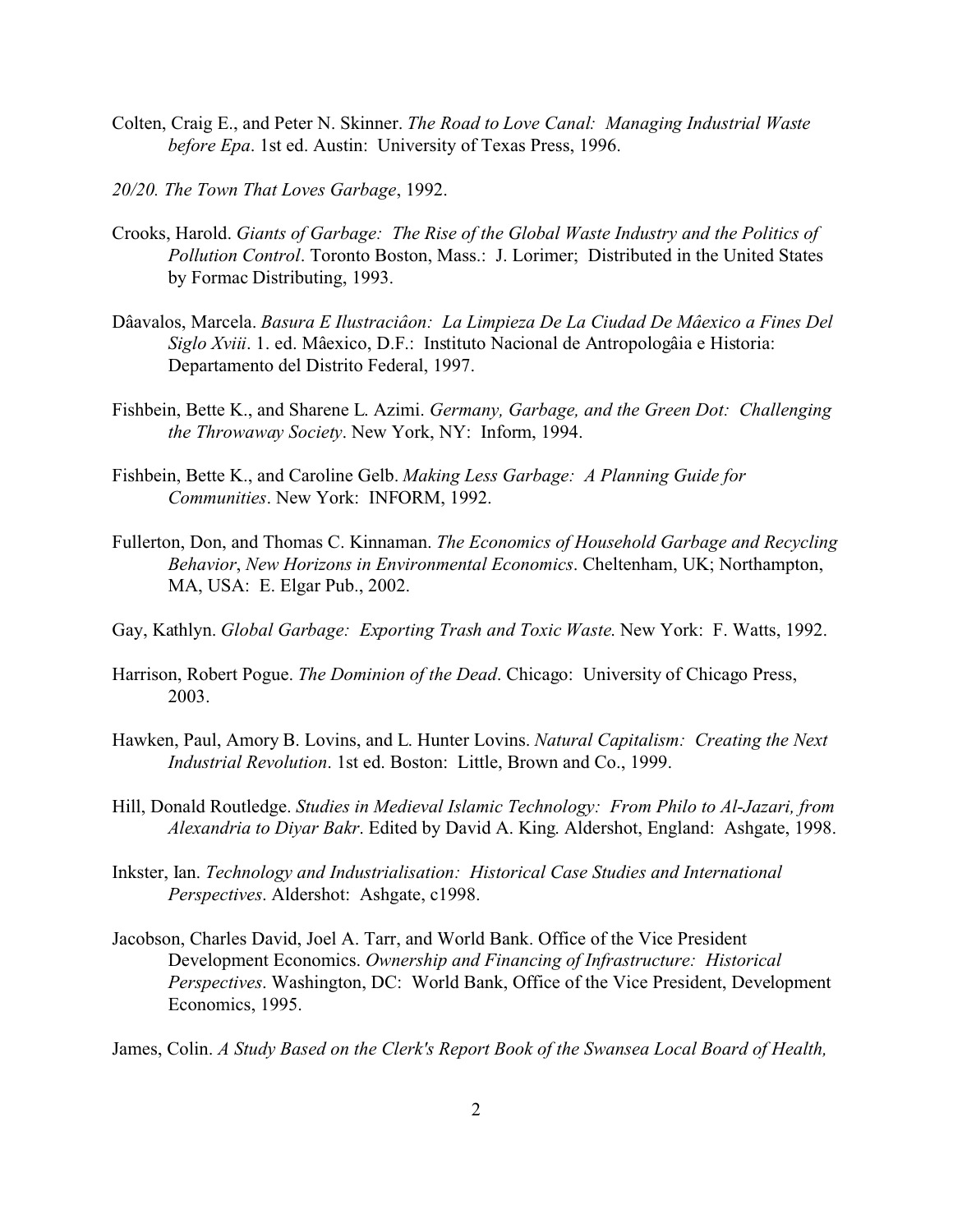*1855-1866*, *Welsh Studies; V. 15*. Lewiston: Edwin Mellen Press, 1998.

- Kamel, Laila R. Iskandar. *Mokattam Garbage Village, Cairo, Egypt*. [Cairo]: L.R.I. Kamel, 1994.
- Kimbrell, Andrew. *The Fatal Harvest Reader: The Tragedy of Industrial Agriculture*. Washington: Published by the Foundation for Deep Ecology in collaboration with Island Press, 2002.
- Kinnaman, Thomas C. *The Economics of Residential Solid Waste Management*, *The International Library of Environmental Economics and Policy*. Burlington, VT: Ashgate, 2003.
- Kubler, George. *The Shape of Time; Remarks on the History of Things*. New Haven,: Yale University Press, 1962.
- Lilienfeld, Robert M., and William L. Rathje. *Use Less Stuff: Environmentalism for Who We Really Are*. New York: Ballantine Pub. Group, 1998.
- Love Canal Homeowners Association., and Citizen's Clearinghouse for Hazardous Wastes (Arlington Va.). *Love Canal: A Chronology of Events That Shaped a Movement*. Arlington, Va. (P.O. Box 926, Arlington 22216): Citizen's Clearinghouse for Hazardous Wastes, 1984.
- Luton, Larry S. *The Politics of Garbage: A Community Perspective on Solid Waste Policy Making*, *Pitt Series in Policy and Institutional Studies*. Pittsburgh, Pa.: University of Pittsburgh Press, 1996.
- McCutcheon, Chuck. *Nuclear Reactions: The Politics of Opening a Radioactive Waste Disposal Site*. 1st ed. Albuquerque: University of New Mexico Press, 2002.
- McDonough, William. *The Hannover Principles: Design for Sustainability*. Charlottesville, VA: Island Press, 1997.
- McDonough, William, and Michael Braungart. *Cradle to Cradle: Remaking the Way We Make Things*. 1st ed. New York: North Point Press, 2002.
- McGovern, Dan. *The Campo Indian Landfill War: The Fight for Gold in California's Garbage*. Norman: University of Oklahoma Press, 1995.
- Melosi, Martin V. *Coping with Abundance: Energy and Environment in Industrial America*. 1st ed. New York: Knopf, 1985.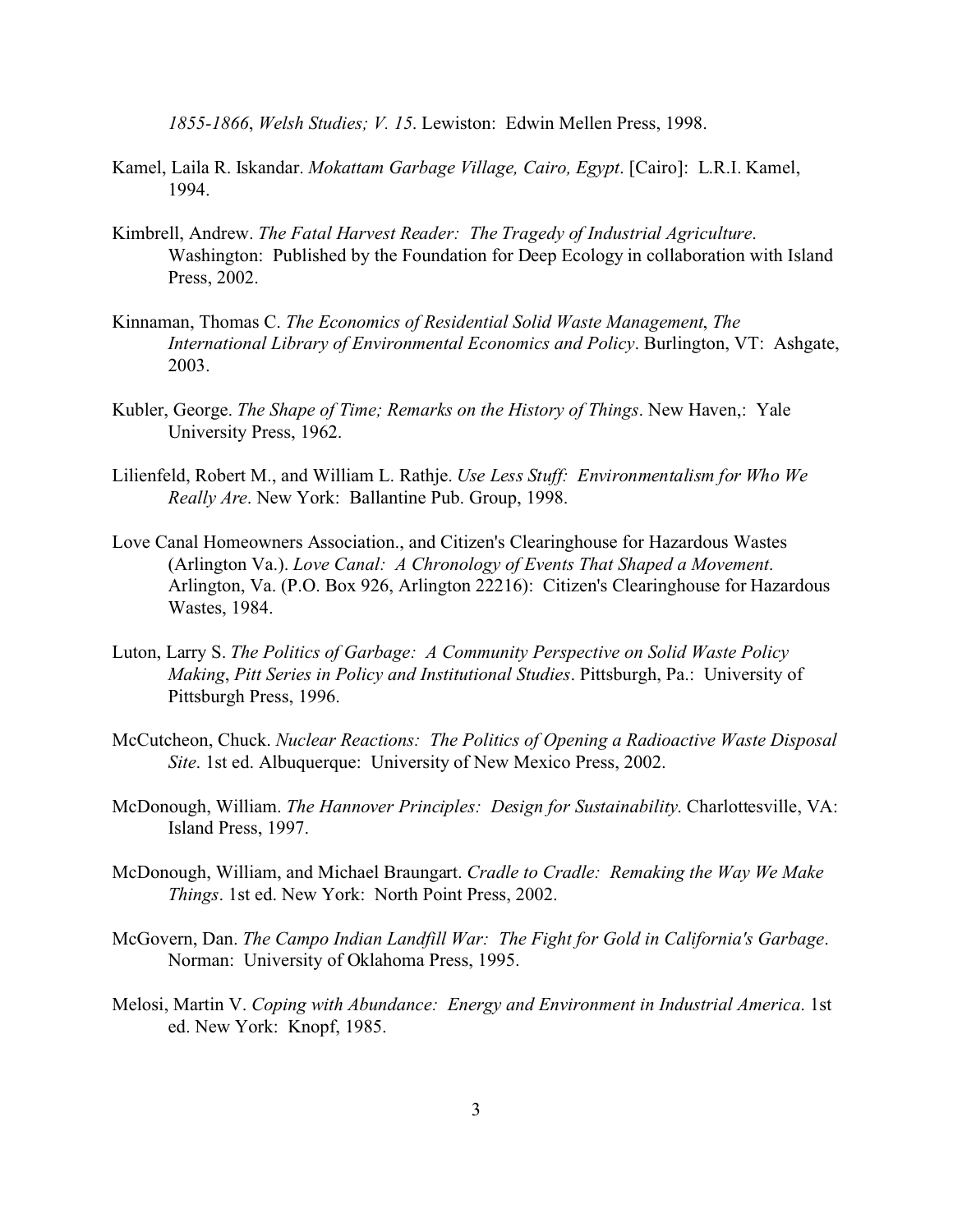- ———. *Effluent America: Cities, Industry, Energy, and the Environment*. Pittsburgh: University of Pittsburgh Press, 2001.
- ———. *Garbage in the Cities: Refuse, Reform, and the Environment 1880-1980*. Homewood, Ill.: Dorsey Press, 1988.
- ———. *Pragmatic Environmentalist, Sanitary Engineer George E. Waring, Jr*, *Essays in Public Works History; Essay No. 4*. Washington: Public Works Historical Society, 1977.
- ———. *The Sanitary City: Urban Infrastructure in America from Colonial Times to the Present*, *Creating the North American Landscape*. Baltimore: Johns Hopkins University Press, 2000.
- ———. *Urban Public Policy: Historical Modes and Methods*, *Issues in Policy History; #3*. University Park, Pa.: Pennsylvania State University Press, 1993.
- Melosi, Martin V., and Philip V. Scarpino. *Public History and the Environment*, *Public History Series*. Malabar, Fla.: Krieger Pub. Co., 2004.
- Miller, Benjamin. *Fat of the Land: Garbage in New York: The Last Two Hundred Years*. New York: Four Walls Eight Windows, 2000.
- Millstone, Erik, and Tim Lang. *The Penguin Atlas of Food*. New York: Penguin, 2003.
- Morony, Michael G., ed. *Production and the Exploitation of Resources*. Aldershot, Great Britain; Burlington, Vt.:: Ashgate/Variorum,, c2002.
- Mueller, J. C., Industrial Research Assistance Program (Canada), and British Columbia. Targeted Research and Development Program. *Composting of Municipal Solid Wastes (Garbage)- Experiences at Some European Plants*. Vancouver, B.C.: BC Research, 1988.
- Murphy, Pamela, Christine Mueller, Mamatha Gowda, and League of Women Voters (U.S.). Education Fund. *The Garbage Primer*. New York: Lyons & Burford; League of Women Voters of the United States, 1993.
- National Research Council (U.S.). Committee on Shipborne Wastes. *Clean Ships, Clean Ports, Clean Oceans: Controlling Garbage and Plastic Wastes at Sea*. Washington, D.C.: National Academy Press, 1995.
- Nattrass, Brian F., and Mary Altomare. *The Natural Step for Business: Wealth, Ecology, and the Evolutionary Corporation*, *Conscientious Commerce*. Gabriola Island, BC: New Society Publishers, 1999.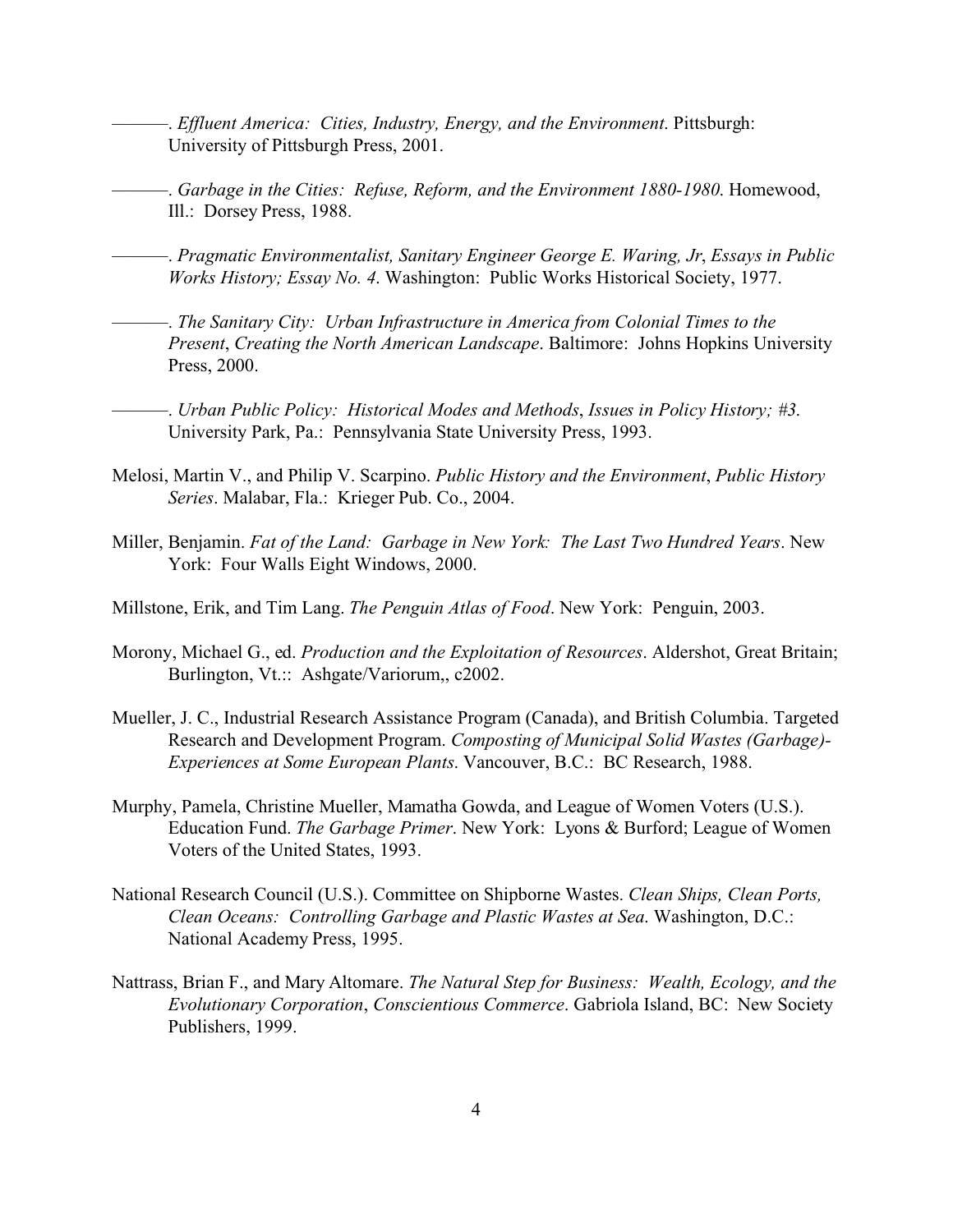- Pellow, David N. *Garbage Wars: The Struggle for Environmental Justice in Chicago*, *Urban and Industrial Environments*. Cambridge, Mass.: MIT Press, 2002.
- Porro, Jeffrey D., Christine Mueller, Monica Sullivan, and League of Women Voters (U.S.). Education Fund. *The Plastic Waste Primer*. New York, NY: Lyons & Burford, 1993.
- Powell, Jane C., R. Kerry Turner, and Ian Bateman. *Waste Management and Planning*, *Managing the Environment for Sustainable Development; 5*. Cheltenham, UK; Northampton, MA, USA: E. Elgar Pub., 2001.
- Rathje, William L., and Cullen Murphy. *Rubbish!: The Archaeology of Garbage*. Tucson, AZ: University of Arizona Press, 2001.
- *Rush to Burn: Solving America's Garbage Crisis?* Washington, D.C.: Island Press, 1989.
- Russell, Billie-Gwen T., Washington (State). Resource Protection Division., Washington (State). Dept. of Natural Resources., and Washington (State). Dept. of Ecology. *Dnr State Lands Illegal Dumping and Litter Reduction Project Report*. [Olympia, Wash.]: Washington State Department of Natural Resources, Resource Protection Division, 2001.
- Ryan, John C., and Alan Thein Durning. *Stuff: The Secret Lives of Everyday Things*, *New Report; No. 4*. Seattle, Wash.: Northwest Environment Watch, 1997.
- Sachchidananda. *People at the Bottom: A Portrait of the Scavengers*. New Delhi: Concept Pub. Co., 2001.
- Saphire, David. *Making Less Garbage on Campus: A Hands-on Guide*. New York: INFORM, Inc, 1995.
- Strasser, Susan. *Waste and Want: A Social History of Trash*. 1st ed. New York: Metropolitan Books, 1999.
- Szasz, Andrew. *Ecopopulism: Toxic Waste and the Movement for Environmental Justice*, *Social Movements, Protest, and Contention; V. 1*. Minneapolis: University of Minnesota Press, 1994.
- Tarr, Joel A. *The Search for the Ultimate Sink: Urban Pollution in Historical Perspective*. 1st ed. Akron, Ohio: University of Akron Press, 1996.
- United States. Congress. House. Committee on Merchant Marine and Fisheries. Subcommittee on Coast Guard and Navigation. *Pollution from Cruise Ships and Coast Guard Prevention: Hearing before the Subcommittee on Coast Guard and Navigation of the Committee on Merchant Marine and Fisheries, House of Representatives, One Hundred*